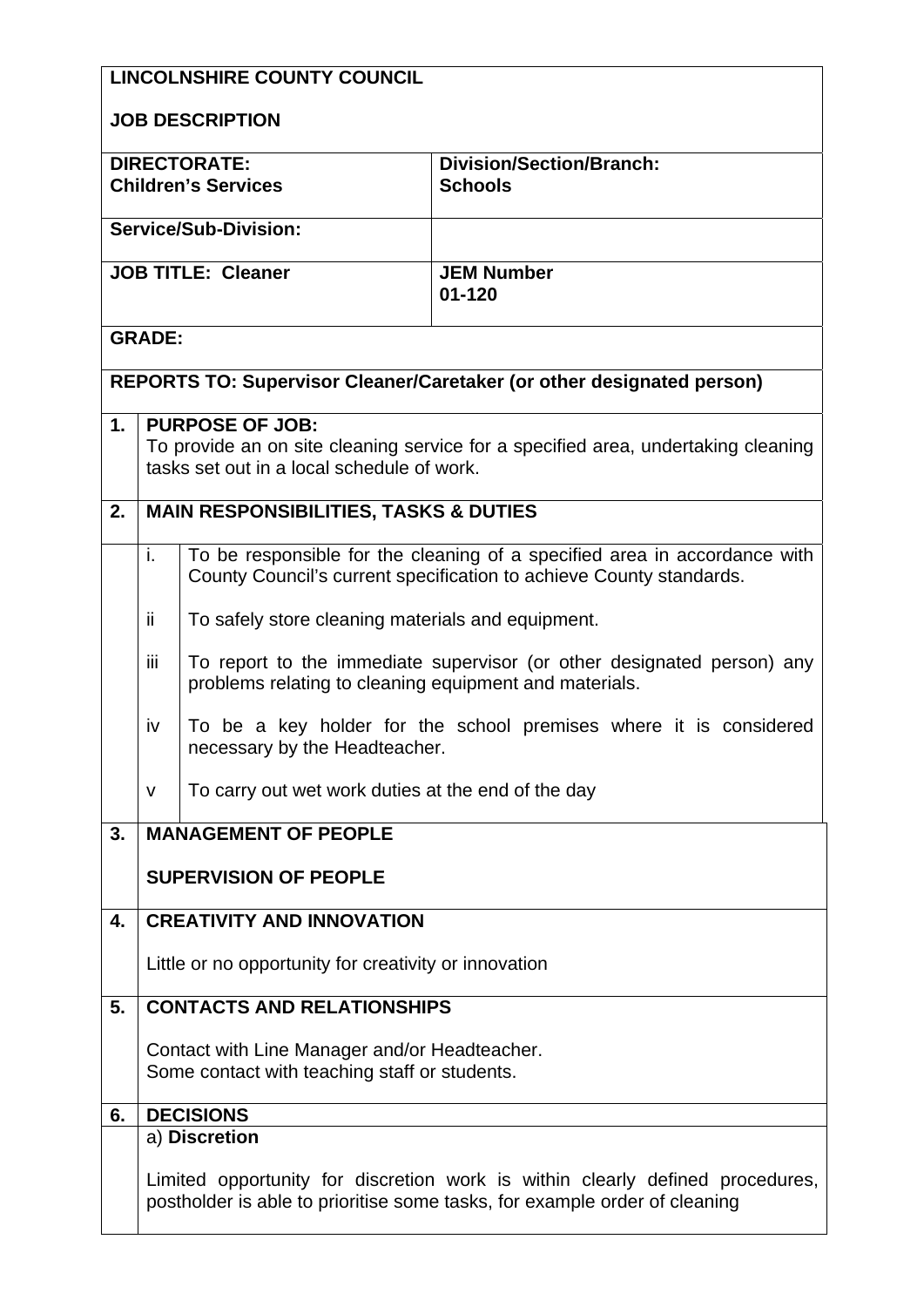|                                                                                                                                                                      | b) Consequences                                                                                                                                                       |  |  |  |
|----------------------------------------------------------------------------------------------------------------------------------------------------------------------|-----------------------------------------------------------------------------------------------------------------------------------------------------------------------|--|--|--|
|                                                                                                                                                                      | Impact on the cleanliness within the school, which can be easily identified and<br>quickly remedied                                                                   |  |  |  |
| $\overline{7}$ .                                                                                                                                                     | <b>RESOURCES</b>                                                                                                                                                      |  |  |  |
|                                                                                                                                                                      | Cleaning equipment, buffer, vacuum cleaner, cleaning materials etc.                                                                                                   |  |  |  |
| 8.                                                                                                                                                                   | <b>WORK ENVIRONMENT</b>                                                                                                                                               |  |  |  |
|                                                                                                                                                                      | a) Work Demands                                                                                                                                                       |  |  |  |
|                                                                                                                                                                      | Work may be carried out in different order but does not affect the programme of<br>work.                                                                              |  |  |  |
|                                                                                                                                                                      | b) Physical Demands                                                                                                                                                   |  |  |  |
|                                                                                                                                                                      | Physical effort necessary to carry out cleaning role, bending, manual handling,<br>pushing e.g. use of buffer                                                         |  |  |  |
|                                                                                                                                                                      | c) Working Conditions                                                                                                                                                 |  |  |  |
|                                                                                                                                                                      | Some lone working may be necessary. Possible exposure to human waste<br>and/or bodily fluids. Exposure to normal levels of dust found within a school<br>environment. |  |  |  |
|                                                                                                                                                                      | d) Work Context                                                                                                                                                       |  |  |  |
|                                                                                                                                                                      | Post holder will be working with cleaning materials and equipment.                                                                                                    |  |  |  |
| 9.                                                                                                                                                                   | <b>KNOWLEDGE AND SKILLS</b>                                                                                                                                           |  |  |  |
|                                                                                                                                                                      | The post holder should have an understanding of Health and Safety contained in<br>the Guidance Booklet for Caretakers and Cleaners.                                   |  |  |  |
|                                                                                                                                                                      | Safe working methods to be used in accordance with COSHH assessments for<br>hazardous substances.                                                                     |  |  |  |
| 1<br>0                                                                                                                                                               | <b>GENERAL</b>                                                                                                                                                        |  |  |  |
|                                                                                                                                                                      | Job Evaluation - This job description has been compiled to allow the job to be                                                                                        |  |  |  |
|                                                                                                                                                                      | evaluated using the GLEA Job Evaluation scheme as adopted by the County Council.                                                                                      |  |  |  |
| Other Duties - The duties and responsibilities in this job description are not<br>The postholder may be required to undertake other duties that may be<br>exhaustive |                                                                                                                                                                       |  |  |  |
|                                                                                                                                                                      | required from time to time within the general scope of the post. Any such duties                                                                                      |  |  |  |
|                                                                                                                                                                      | should not substantially change the general character of the post. Duties and                                                                                         |  |  |  |
|                                                                                                                                                                      | responsibilities outside of the general scope of this grade of post will be with the                                                                                  |  |  |  |
|                                                                                                                                                                      | consent of the postholder.                                                                                                                                            |  |  |  |
| <b>Equal Opportunities - The postholder is required to carry out the duties in</b>                                                                                   |                                                                                                                                                                       |  |  |  |
|                                                                                                                                                                      | accordance with Council Equal Opportunities policies.                                                                                                                 |  |  |  |
| Health and Safety - The postholder is required to carry out the duties in accordance                                                                                 |                                                                                                                                                                       |  |  |  |
| with the Council Health and Safety policies and procedures.<br>All school staff have a responsibility to safeguard and promote the welfare of                        |                                                                                                                                                                       |  |  |  |
|                                                                                                                                                                      | children and young people within the school.                                                                                                                          |  |  |  |
|                                                                                                                                                                      |                                                                                                                                                                       |  |  |  |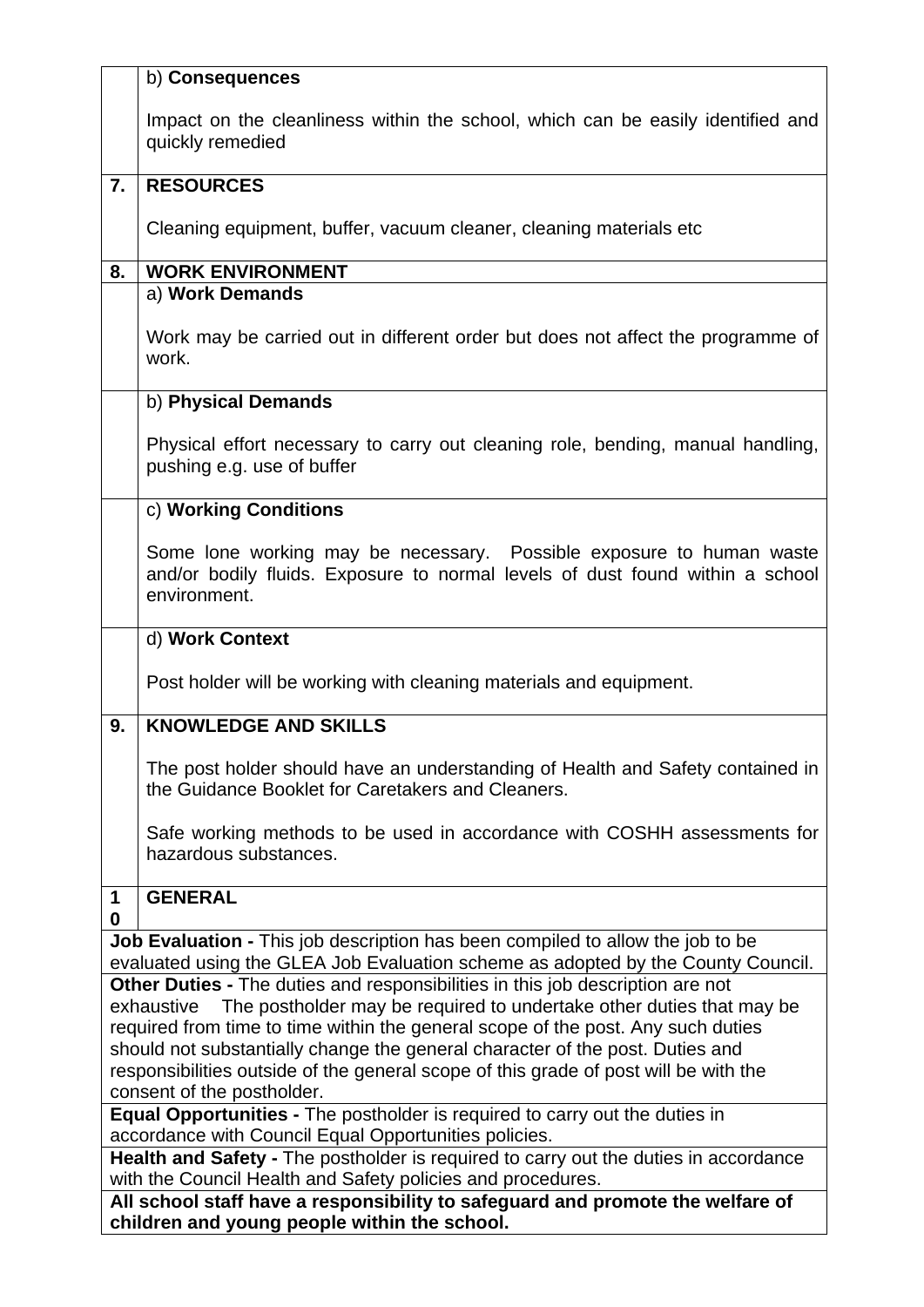|                                                  | Name: | Signature: | Date: |
|--------------------------------------------------|-------|------------|-------|
| Job Description written<br>by:<br>[Manager]      | ٠     | .          |       |
| Description agreed<br>Job<br>by:<br>[Postholder] |       |            |       |
|                                                  |       |            | V5    |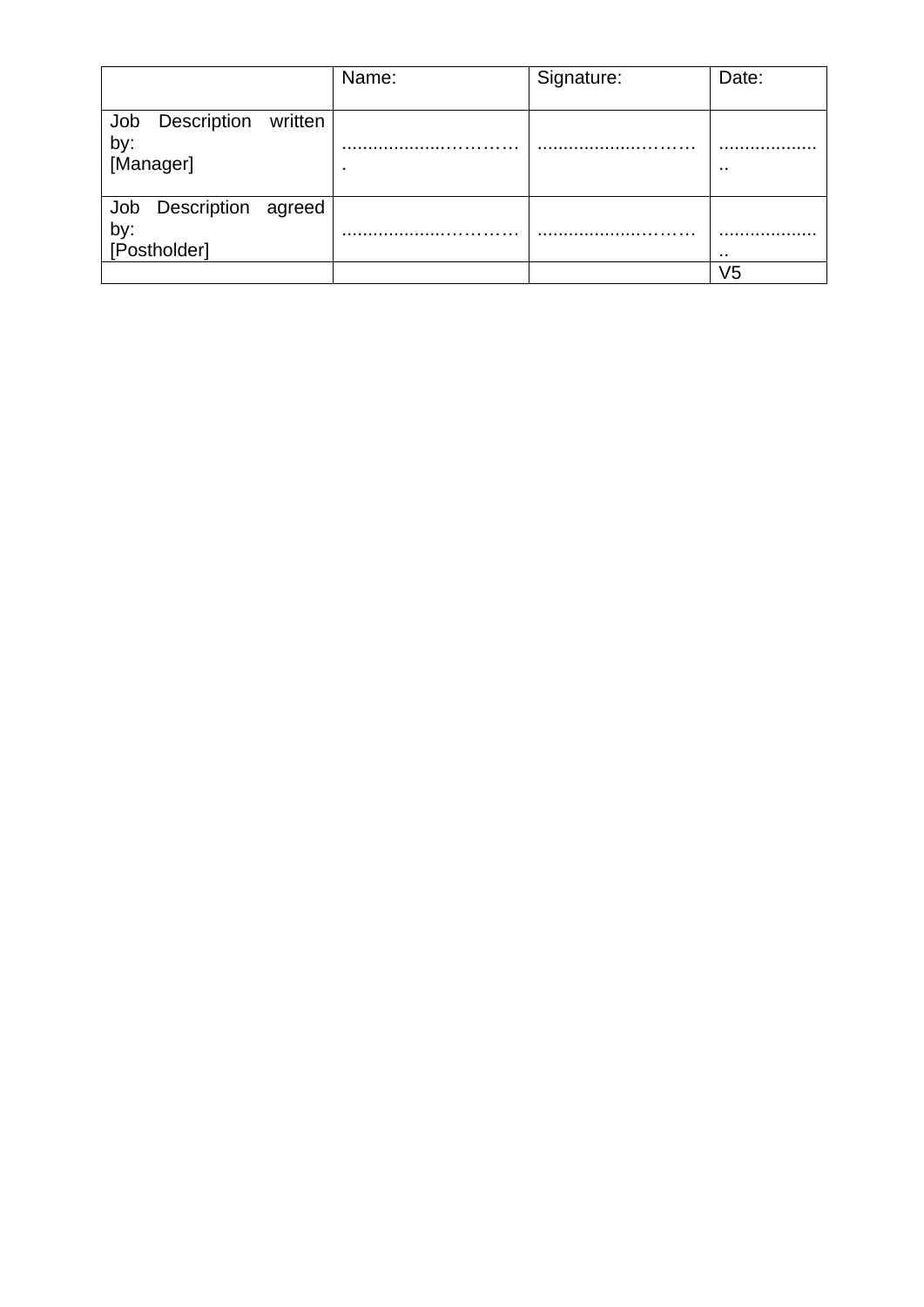

## **GREATER LONDON PROVINCIAL COUNCIL (GLPC) JOB EVALUATION SCHEME**

## **EVALUATION REPORT**

| <b>Post Title</b>                | Cleaner                           |  | <b>JEM Reference No.</b> | $01 - 120$     |               |
|----------------------------------|-----------------------------------|--|--------------------------|----------------|---------------|
| Directorate Schools              |                                   |  | <b>Evaluation Date</b>   | 24/4/06        |               |
| <b>Service</b>                   | Generic                           |  |                          |                |               |
| <b>FACTORS:</b>                  |                                   |  |                          | <b>LEVEL</b>   | <b>POINTS</b> |
| <b>Management of People</b>      |                                   |  | $1$ (up to five)         |                | 16            |
| <b>Dispersal</b>                 |                                   |  |                          |                |               |
|                                  | <b>Creativity and Innovation</b>  |  |                          | 1              | 28            |
|                                  | <b>Contacts and Relationships</b> |  |                          | 1              | 20            |
| <b>Decisions</b>                 | <b>Discretion</b>                 |  |                          | 1              | 20            |
|                                  | Consequences                      |  |                          | 1              | 12            |
| <b>Resources</b>                 |                                   |  |                          | 1              | 10            |
| <b>Work Environment</b>          | <b>Work Demands</b>               |  |                          | 1              | 8             |
|                                  | <b>Physical Demands</b>           |  |                          | $\overline{2}$ | 12            |
|                                  | <b>Working Conditions</b>         |  |                          | $\overline{2}$ | 12            |
|                                  | <b>Work Context</b>               |  |                          | $\overline{2}$ | 16            |
| <b>Knowledge and Skills</b><br>1 |                                   |  |                          |                | 48            |
| <b>TOTAL POINTS</b>              |                                   |  |                          |                | 202           |
| <b>GRADE</b>                     |                                   |  |                          |                | Grade 1       |